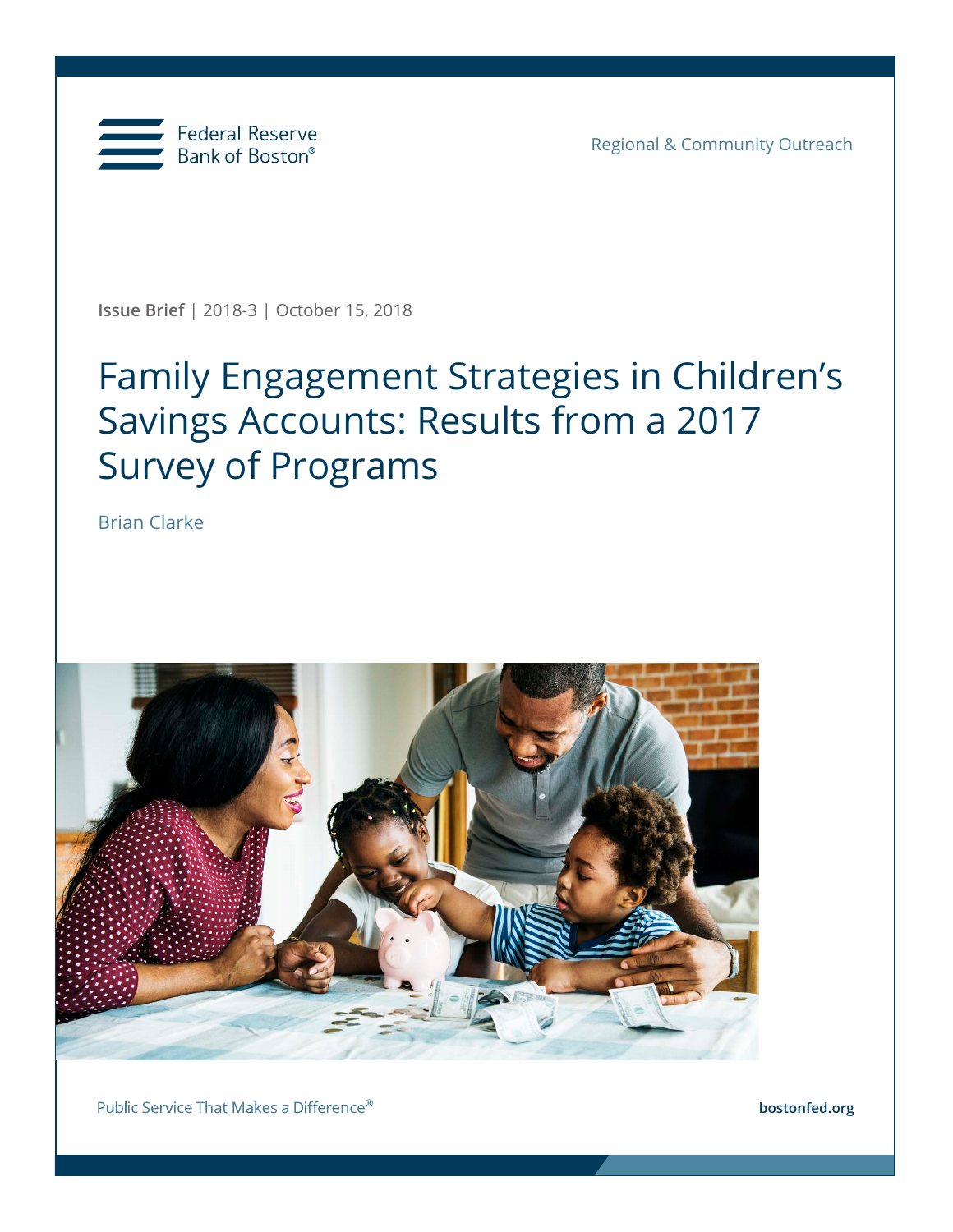### Contents

The views expressed in this report are those of the author and do not necessarily represent positions of the Federal Reserve Bank of Boston or the Federal Reserve System.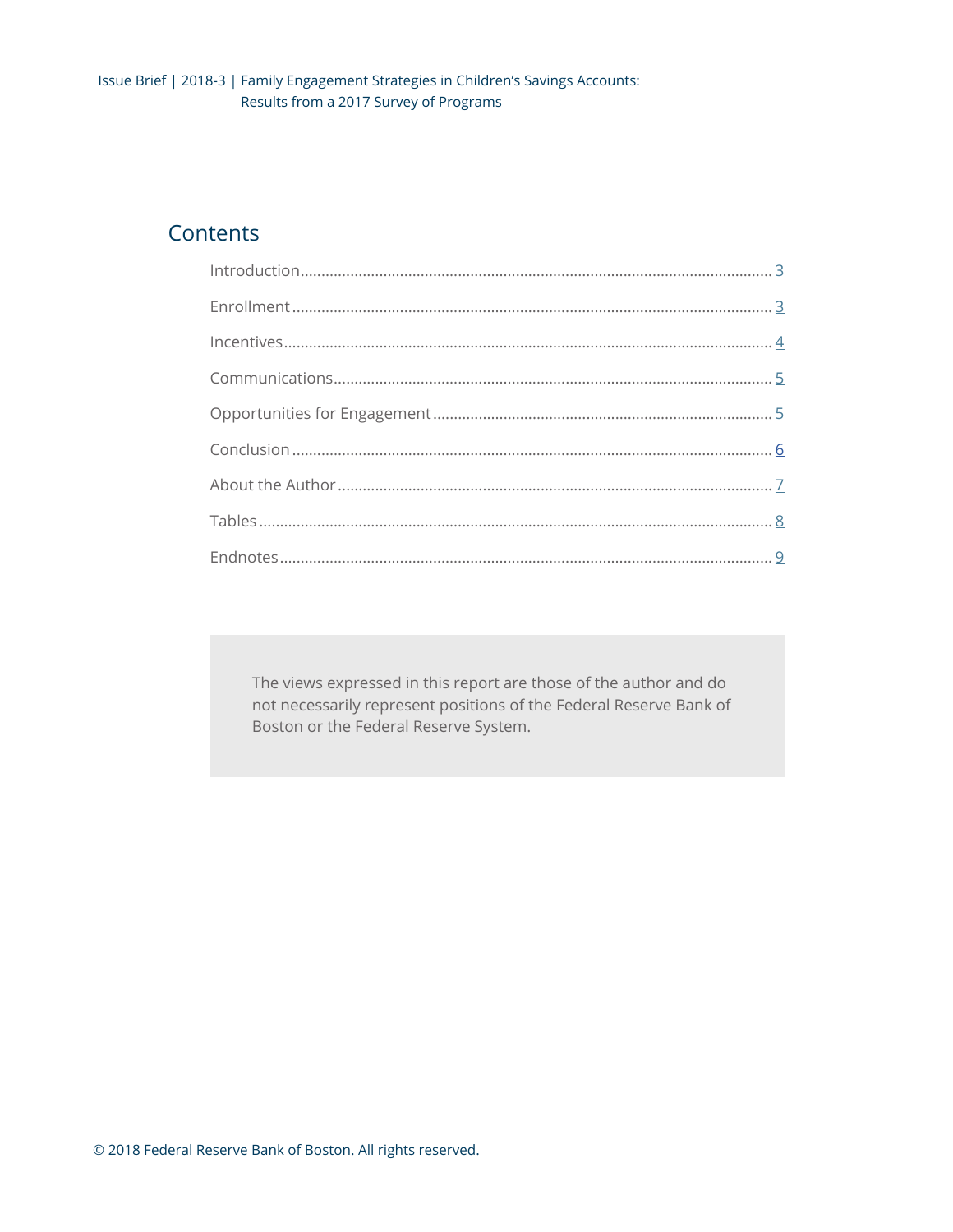### <span id="page-2-0"></span>Introduction

This is an exciting time for children's savings accounts (CSAs) in New England and other parts of the country, as these programs continue to expand and build upon the momentum they have generated in state houses, city halls, and community-based organizations. However, this momentum has not come without challenges. One of the biggest of these is infrequent account activity. When accounts in these programs are opened and seeded with public sources and never used by eligible families, things become problematic. In programs that offer matching funds for consistent savers, infrequent utilization or lack of utilization altogether leads to loss of potential match income, lower account balances, and missed opportunities to earn interest and benefit from capital gains.

Another challenge is scalability. With interest in CSA programs growing, many organizations are being asked to test program design as part of a pilot launch, with the goal of scaling the program to reach more families. For the program to expand, it must be able to enhance its engagement strategies with technology, upgrade its communication methods to support convenient, commonly used means—such as email and smartphones—and proactively digitize and simplify its account sign-up process.

In an effort to better understand how CSAs currently engage participating families, the Federal Reserve Bank of Boston sent a survey to 42 active CSA programs throughout the country. We believe that sharing the observations and promising practices disclosed by the survey is critical to the long-term sustainability of CSAs and the broader movement to encourage asset accumulation, regardless of program design or preferred savings vehicle.

# Enrollment

Universal automatic enrollment, or "opt-out" strategies, in which CSA accounts are automatically created for participants, were utilized by eight of 33 programs (24 percent of respondents). This enrollment strategy removes a significant barrier to entry by eliminating the need to complete complex forms and related account setup. Cumbersome sign-up processes have been shown to deter would-be savers who don't have the required information readily available or who don't trust the security of the information-gathering tool and fear being scammed. But conversations with program directors that utilize universal automatic enrollment revealed that even those programs have difficulties achieving consistent, continual use of CSA accounts.

Programs that do not utilize an opt-out enrollment strategy may rely on opt-in strategies, which require families to fill out paperwork indicating their desire to participate in the program, or they may use what is commonly referred to as an "abbreviated opt-in" or "check-the-box" strategy. This method allows an eligible family to check a box on an otherwise unrelated form (birth certificate application, school forms, etc.), allowing the data on that form to be shared with the CSA's plan administrator to open an account.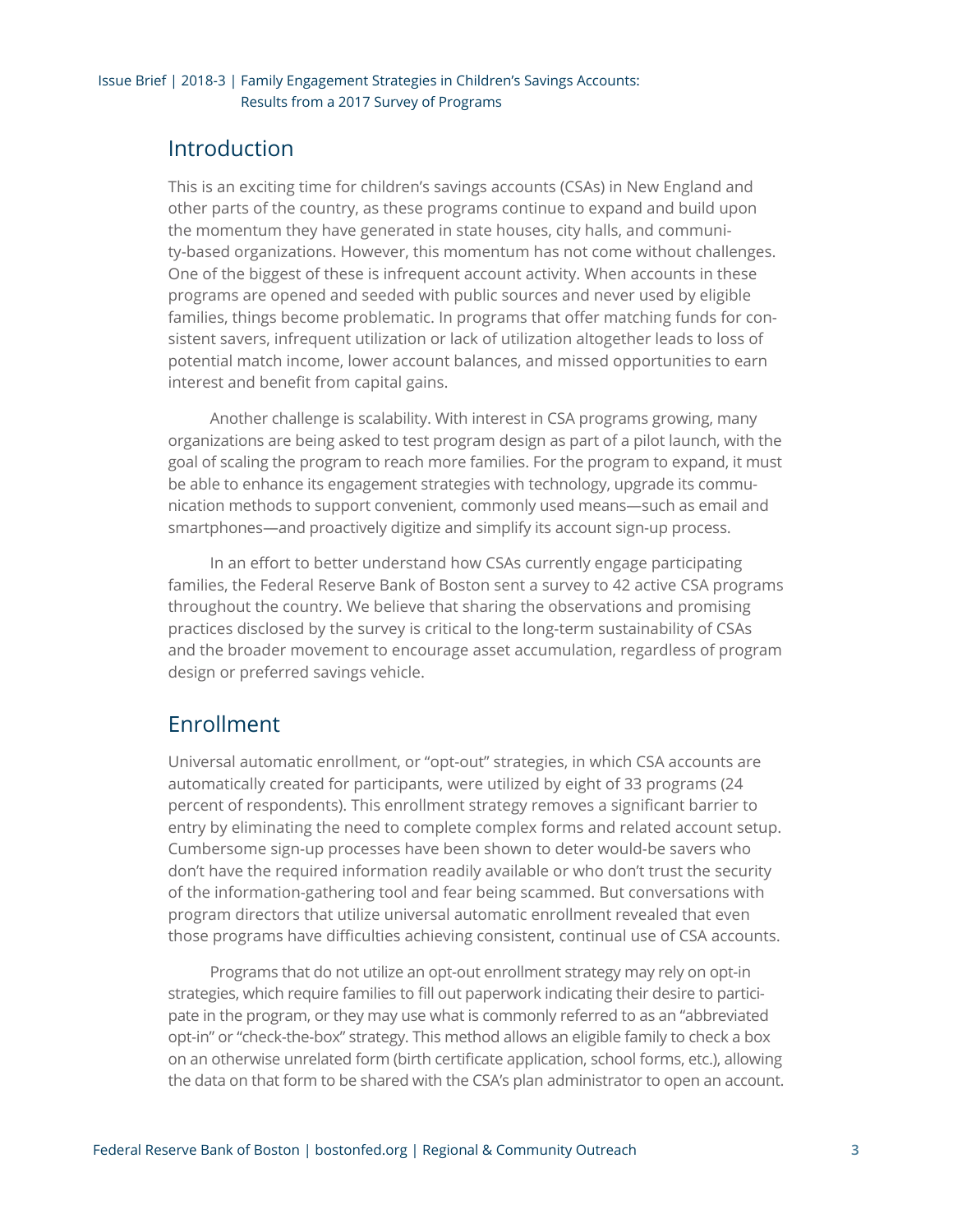#### <span id="page-3-0"></span>Issue Brief | 2018-3 | Family Engagement Strategies in Children's Savings Accounts: Results from a 2017 Survey of Programs

Seventeen of 33 respondents (52 percent) indicated that they utilize an opt-in enrollment strategy, while 6 percent utilized check-the-box enrollment (Figure 1). Programs that reported employing "other" strategies indicated that they usually require enrollees to complete a task in order to become eligible for or to complete enrollment. Examples of these required tasks included completing a financial literacy course and linking an account from a financial institution.



### Incentives

CSA programs offer a myriad of incentives for participation (Table 1), including seed deposits at signup, rewards for attendance at classes, and even new strategies, such as prize-linked savings.<sup>[1](#page-8-0)</sup> Seed deposits, which fund accounts at opening, are the most common form of incentive, and 26 of 32 surveyed programs (81 percent) reported utilizing seed funds. Interestingly, seven of the eight programs that utilize an opt-in enrollment strategy also provide seed deposits. The balance of programs that offer seed funds use the money as an incentive for signing up and opening a CSA account.

Incentivizing regular savings behavior (for example, by offering the opportunity to enter a drawing for a prize to those who make regular deposits—the prize-linked savings mentioned above) is popular within CSA programs, and 13 of 31 (42 percent) indicated that they use an incentive to encourage saving. Current promising practices suggest that incentivizing regular deposits is an effective means of driving families to contribute. Families could also be rewarded for setting up regular auto-transfers and/or direct deposits into their CSA accounts via their employer's payroll provider. This would not only ensure ongoing, scheduled deposits by participants but would also remove some of the administrative burden on CSA program administrators.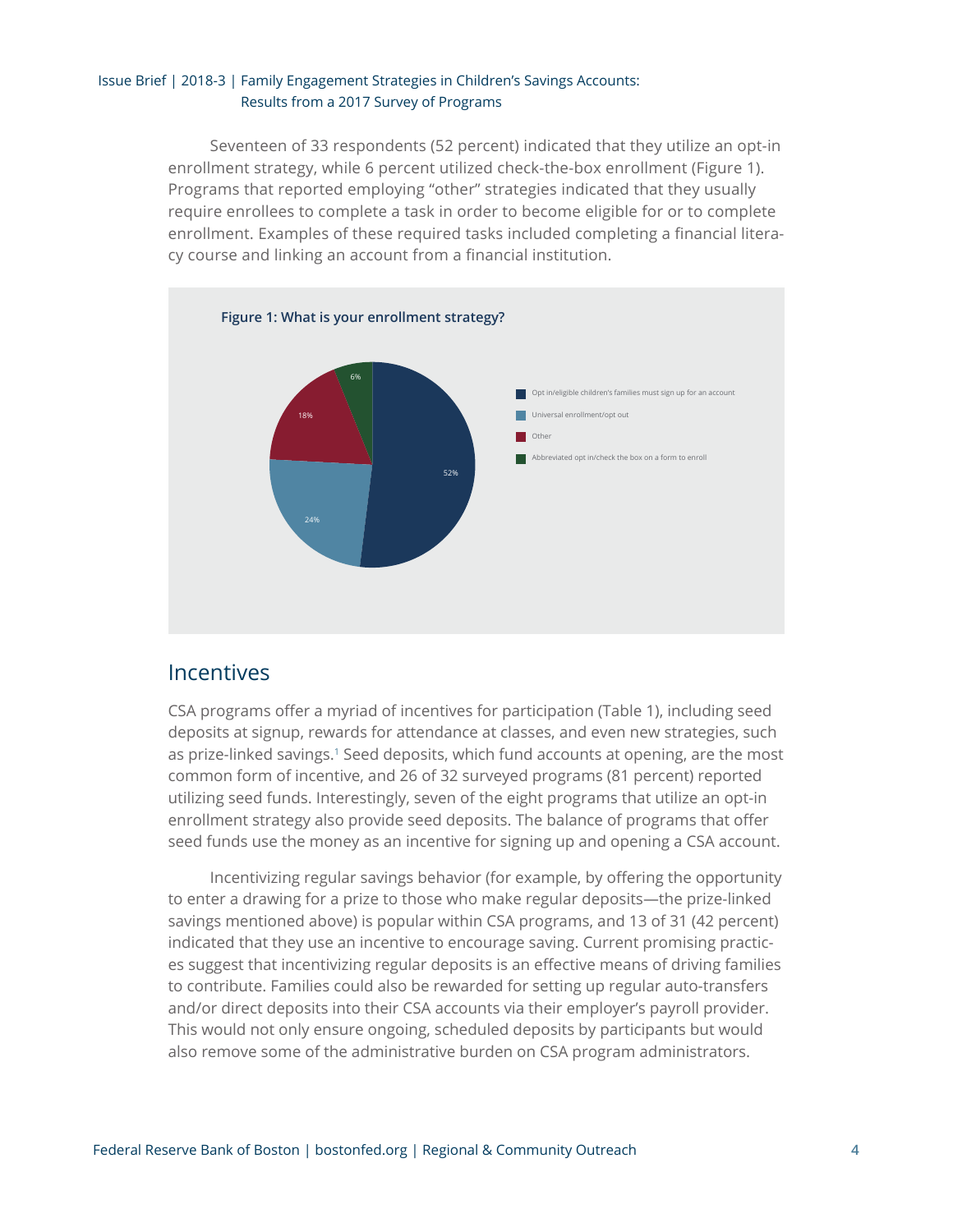## <span id="page-4-0"></span>Communications

Twenty-two of 31 (71 percent) responding CSA programs reported sending participating families reminders to save, with email and postal mail representing the most common methods of communication (Figure 2). Four out of 30 of the programs (13 percent) send text message reminders, and two of the 30 (7 percent) utilize mobile "push notifications" (messages that pop up on mobile devices, similar to text messages but without an associated cost) to remind participants to save. When asked about the frequency of reminders, most organizations reported sending monthly or quarterly messages, with three organizations sending weekly reminders and only one organization sending daily reminders to save. Mobile alerts and notifications timed to coincide with when deposits are typically made, such as paydays or upon the arrival of tax refunds, also seem to help stimulate use.

Use of social networks among CSA programs is mixed, with 47 percent (14 out of 30 respondents) affirming that they use this means to engage families. Programs' use of social media ranged from infrequent or irregular use of Twitter to the routine use of Facebook. Twitter and Instagram were typically used to advertise events and to provide information about 529 accounts and other savings tips. Organizations also report utilizing social media to highlight positive student outcomes and to market their program.



### Opportunities for Engagement

CSA program administrators continue to seek the right balance of incentives, reminders, and communication methods to achieve the highest levels of participation possible, often working in environments of scarce or limited resources. There are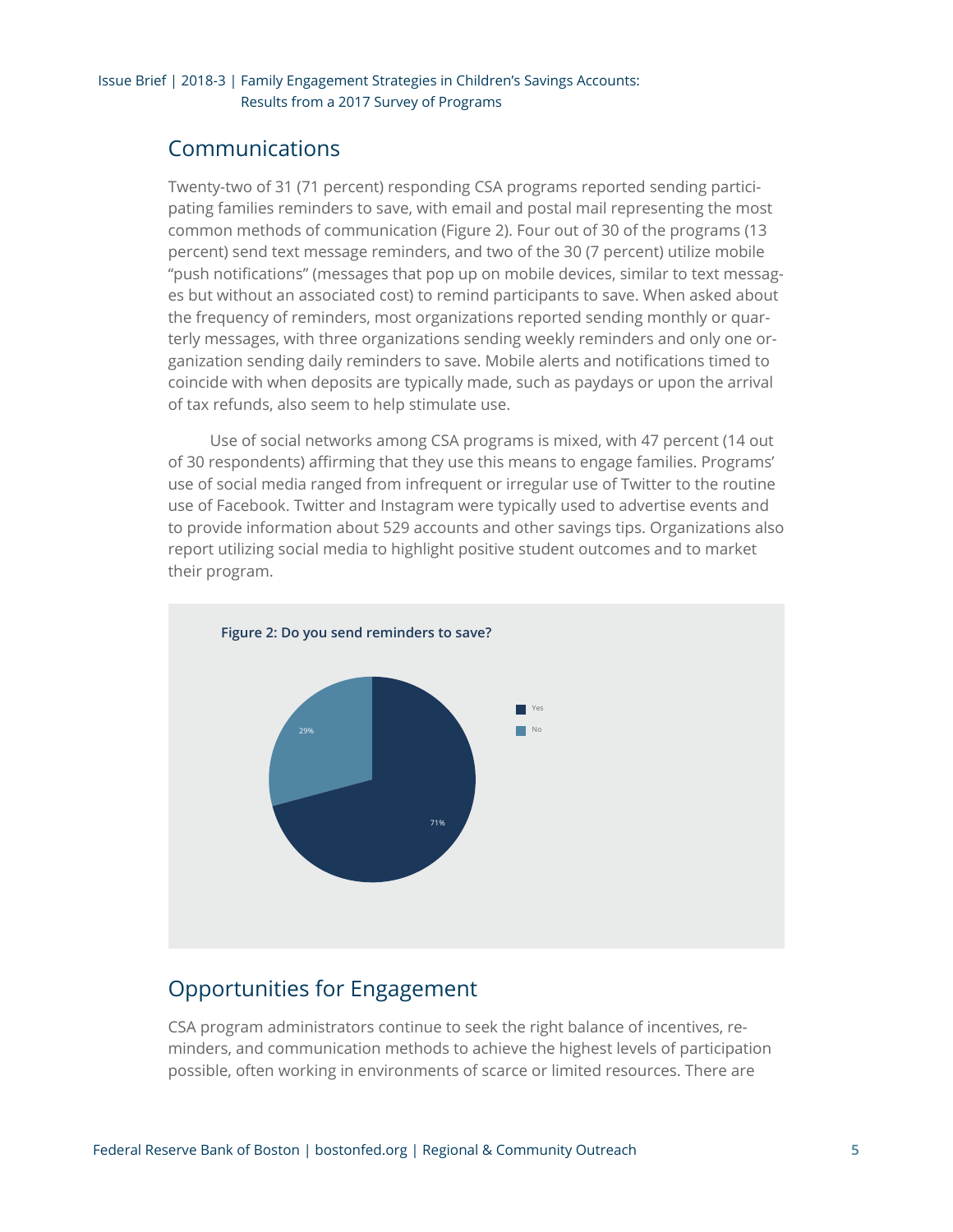#### <span id="page-5-0"></span>Issue Brief | 2018-3 | Family Engagement Strategies in Children's Savings Accounts: Results from a 2017 Survey of Programs

opportunities for CSA programs to experiment with and modernize multiple communication methods and strategies, which would not only potentially boost participation but also allow the programs to respond better to participating families' interests and needs. CSAs should consider allowing participants to choose the method and frequency of reminders they receive. For example, if a participant gets paid weekly on Fridays, they may prefer to get a weekly text reminder on payday to set aside a few dollars toward their savings goal.

Prize-linked savings strategies, currently employed by 23 percent of responding CSA programs, are intended to increase CSA participants' engagement. Early evidence from Commonwealth and Walmart suggests that one year after adding prize-linked savings to a general-purpose reloadable (GPR) prepaid card (Money-Card), the frequency of participants' deposits increased, as did the average balance in the "vault" account set aside for the purposes of saving.<sup>2</sup> These strategies are doubly beneficial because they incentivize participants to save while allowing the CSA program to accurately project how much the incentive will cost: unlike open-ended matching programs, where the cost of the program can only be determined after final deposits have been tallied, prize-linked savings accounts come with a fixed cost that is known in advance. The funding organization can therefore budget for the cost of the program. If data confirms that prize-linked savings indeed drive participation rates higher while simultaneously giving CSA programs more control over their budgets, this strategy should be among the first considered when designing a program's incentive structure.

### Conclusion

CSA programs must make decisions that are backed up by data, which means they must regularly and accurately monitor and evaluate the impact that their family engagement strategies have on financial and nonfinancial program outcomes. Programs should continue to be open to sharing their results with the broader field, which is generally challenged by lower-than-expected participation rates among the families CSAs are intended to serve.

Fortunately, technological advances are making engagement easier, faster, and cheaper than ever before. CSA programs should continue to seek out and embrace developments in mobile technology that help them engage families in a timely, cost-effective manner that can be aligned with families' financial situations.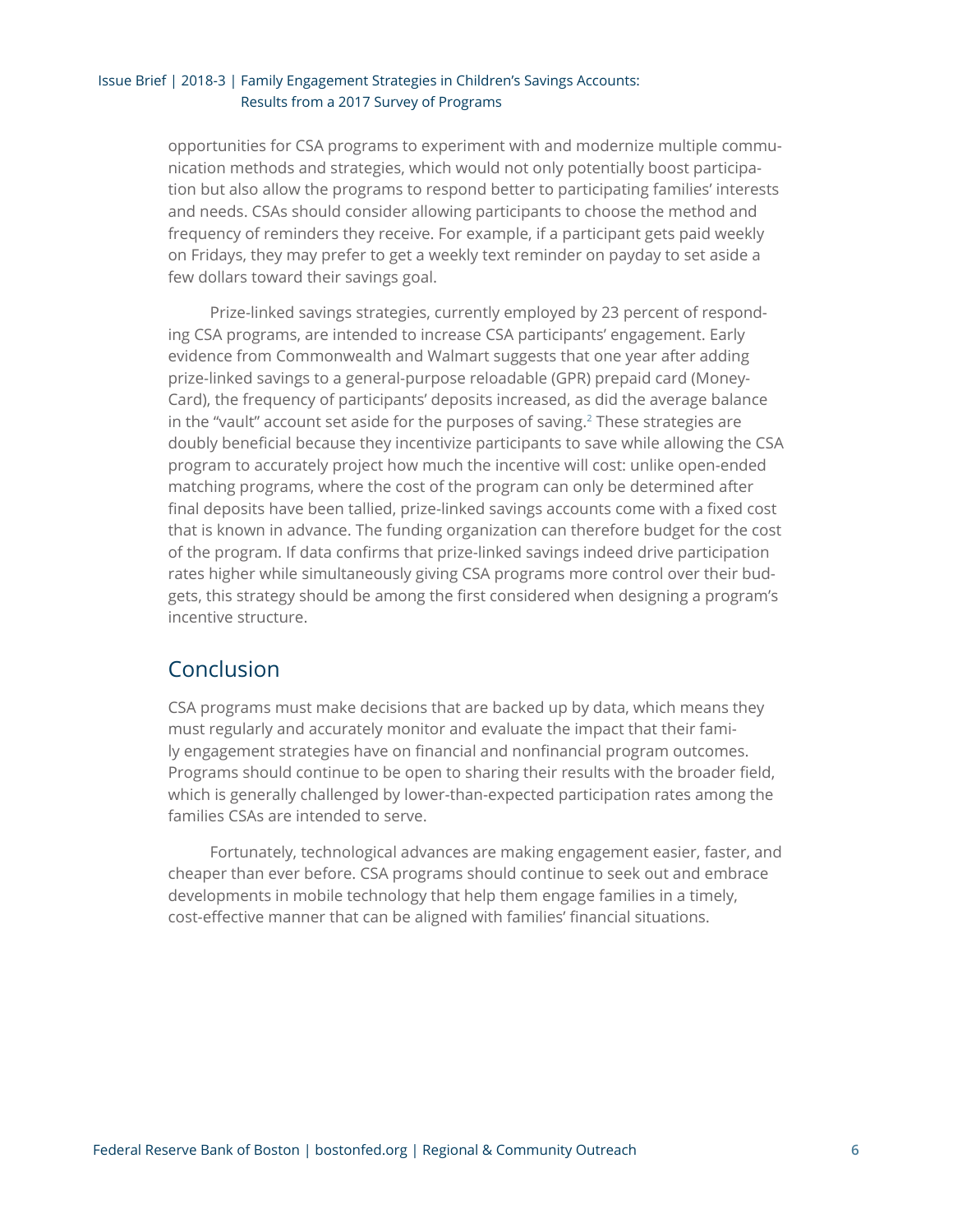### <span id="page-6-0"></span>About the Author



### **Brian Clarke**

Brian Clarke is a senior business strategy manager in the Regional and Community Outreach department at the Federal Reserve Bank of Boston.

[brian.clarke@bos.frb.org](mailto:brian.clarke@bos.frb.org)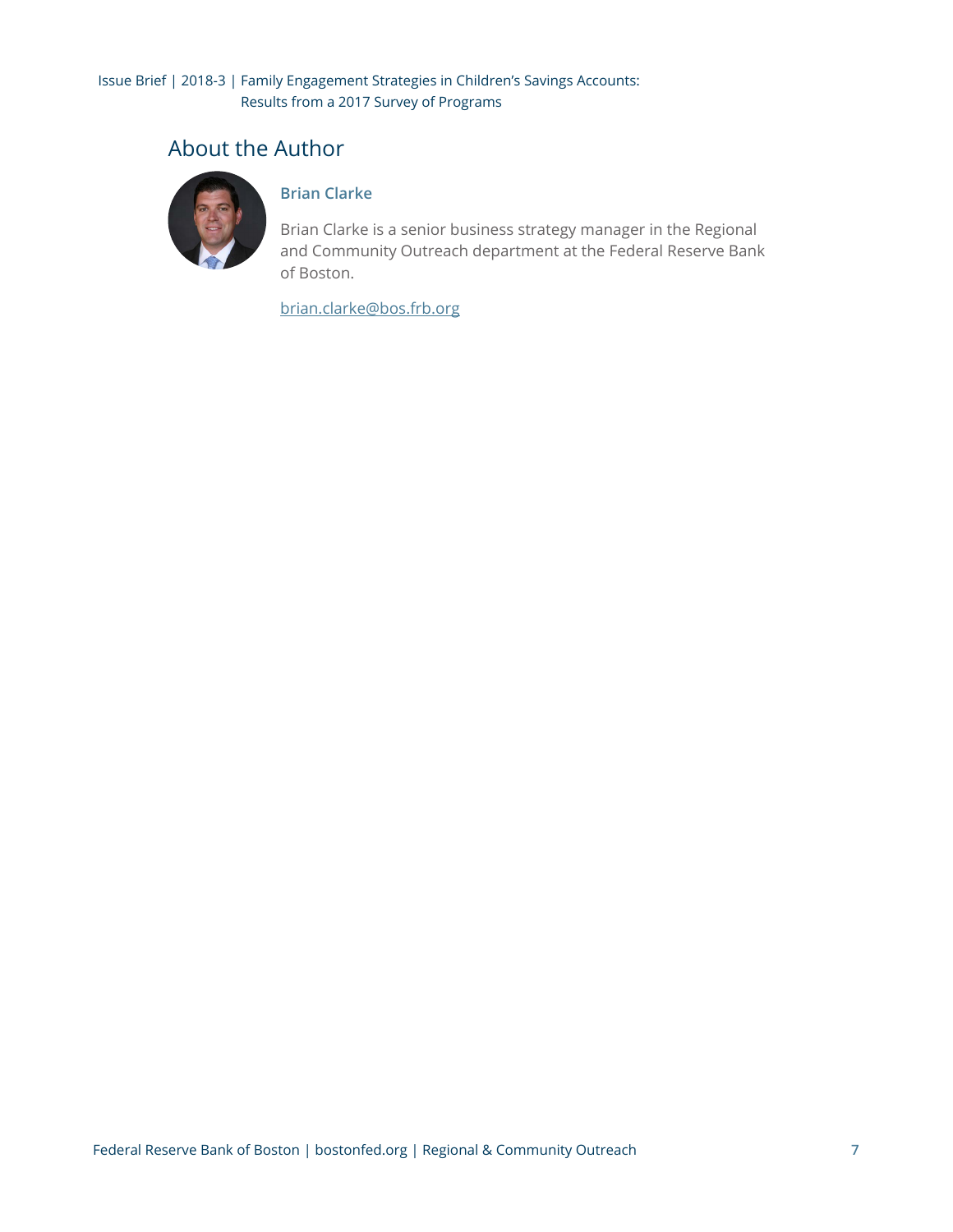## <span id="page-7-0"></span>Tables

### **Table 1 | Incentive Types Offered by CSA Programs**

|                                                                                                     | Percentage<br>of Programs<br>that offer incentive type |
|-----------------------------------------------------------------------------------------------------|--------------------------------------------------------|
| Seed deposits                                                                                       | 81                                                     |
| Incentives for saving a certain amount of money over a defined period of time<br>(match incentives) | 45                                                     |
| Incentives for positive and/or regular savings behavior                                             | 42                                                     |
| Incentives for attendance at classes or events                                                      | 39                                                     |
| Other incentives (including incentives for linking accounts, tax completion, atten-<br>dance, etc.) | 26                                                     |
| Prize-linked savings                                                                                | 23                                                     |
| Incentives for academic performance                                                                 | 10                                                     |
| Incentives for linking an account to an online platform                                             | 6                                                      |
| Incentives for choosing paperless statements/communications                                         |                                                        |

*Note: Respondents were asked to check all that apply.*